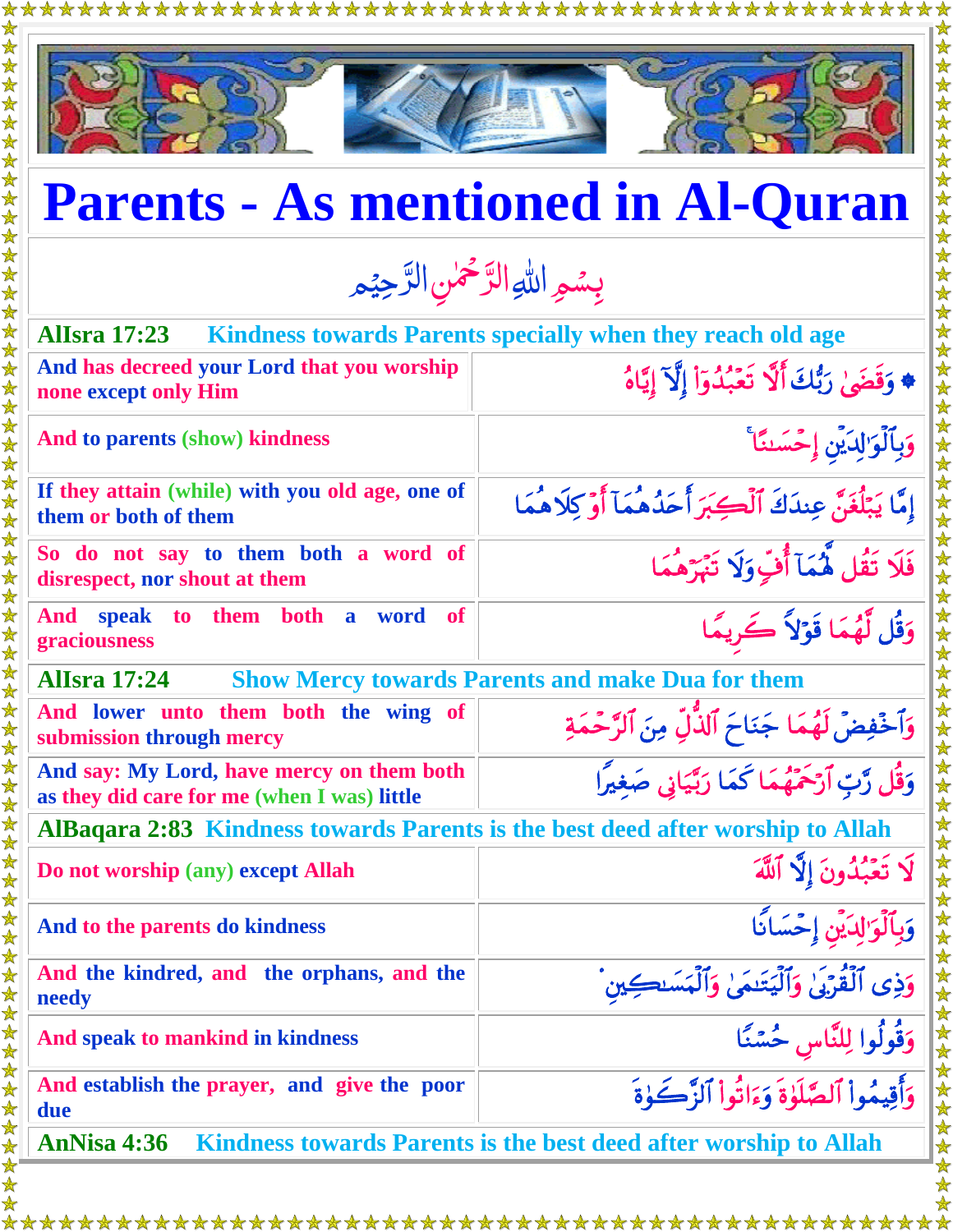| <i><b>xxxxxxxxxxxxxxxxxxxxx</b></i>                                                                                                                                                                                                   | <b>XXXXXXXXX</b>                                                                                                                                                                    |
|---------------------------------------------------------------------------------------------------------------------------------------------------------------------------------------------------------------------------------------|-------------------------------------------------------------------------------------------------------------------------------------------------------------------------------------|
| And worship Allah and do not ascribe as<br>partner to Him anything                                                                                                                                                                    | وَٱعۡبُدُواْ ٱللَّهَ وَلَا تُشۡرِكُواْ بِهِۦ شَيۡـًآ                                                                                                                                |
| And to the parents do kindness                                                                                                                                                                                                        | وَبِٱلْوَ'لِدَيْنِ إِحْسَننَا                                                                                                                                                       |
| And to near relatives, and the orphans, and<br>the needy, and the neighbor who is near of<br>kin, and the neighbor who is a stranger, and<br>the fellow traveler, and the wayfarer, and (the<br>slaves) whom your right hands possess | وَبِذِى ٱلْقُرْبَىٰ وَٱلْيَتَنِمَىٰ وَٱلْمَسَنِكِينِ وَٱلْجَارِ ذِى<br>ٱلْقُرْبَىٰ وَٱلْجَارِ ٱلْجُنُبِ وَٱلصَّاحِبِ بِٱلْجَنْبِ وَٱبْن<br>ٱلسَّبِيلِ وَمَا مَلَكَتْ أَيْمَـٰنُكُمْ |
| Indeed, Allah does not love those who are<br>proud, boastful                                                                                                                                                                          | إِنَّ ٱللَّهَ لَا يُجِبُّ مَن كَانَ مُخْتَالاً فَخُورًا                                                                                                                             |
| <b>AlAnaam 6:151</b>                                                                                                                                                                                                                  | Not being Kind towards Parents is next to what is Forbidden                                                                                                                         |
| Say: Come, I will recite what has forbidden<br>your Lord to you. (Your Lord has forbidden                                                                                                                                             | قُلْ تَعَالَوْاْ أَتْلُ مَا حَرَّمَ رَبُّكُمْ عَلَيْكُمْ أَلَّا                                                                                                                     |
| upon you) That you associate not with Him<br>anything                                                                                                                                                                                 | ثَشْرِكُواْ بِهِۦ شَيْئًا                                                                                                                                                           |
| And to the parents do kindness                                                                                                                                                                                                        | وَبِٱلْوَ'لِدَيْنِ إِحْسَنَاً                                                                                                                                                       |
| And do not kill your children because of<br>poverty. We provide sustenance for you and<br>for them                                                                                                                                    | وَ لَا تَقْتُلُوٓاْ أَوْلَـٰدَكُم مِّنَّ إِمْلَـٰقٍ تَّحْنُ<br>نَرَزُقُكُمْ وَإِيَّاهُمْ                                                                                            |
| And you come not near to lewd things, what<br>is apparent of them and what is concealed                                                                                                                                               | وَ لَا تَقْرَبُواْ ٱلْفَوَ'حِشَ مَا ظَهَرَ مِنْهَا وَمَا بَطَهِ ﴾ ۖ                                                                                                                 |
| And do not kill the soul which Allah has<br>forbidden except in the course of justice                                                                                                                                                 | وَ لَا تَقْتُلُواْ ٱلنَّفْسَ ٱلَّتِي حَرَّمَ ٱللَّهُ إِلَّا بِٱلْحَقَّ                                                                                                              |
| This He has commanded you with, that you<br>may understand                                                                                                                                                                            | ذَالِكُمْ وَصَّلْكُمْ بِهِۦ لَعَلَّكُمْ تَعۡقِلُونَ                                                                                                                                 |
| Luqman $31:14$                                                                                                                                                                                                                        | Be thankful to Allah and be thankful to your Parents                                                                                                                                |
| And We have enjoined upon man about his<br>parents. Carried him his mother in weakness                                                                                                                                                | وَوَصَّيْنَا ٱلْإِنسَىٰنَ بِوَالِدَيْهِ حَمَلَتْهُ أُمُّهُ وَهَنَّا عَلَىٰ                                                                                                          |
| upon weakness, and his weaning is in two<br>years                                                                                                                                                                                     | وَهَنِ وَفِصَلُهُ وِ عَامَيْنِ                                                                                                                                                      |
| So give thanks to Me and to your parents.<br>Unto Me is the journeying                                                                                                                                                                | أَن ٱشْكُرْ لِي وَلِوَ'لِدَيْكَ إِلَيَّ ٱلْمَصِيرُ                                                                                                                                  |
| AlAhqaf 46:15 Be thankful and make Dua for your Parents and your Children                                                                                                                                                             |                                                                                                                                                                                     |
| And We have enjoined upon man in<br><b>15.</b><br>regard his parents (to show) kindness                                                                                                                                               | وَوَصَّينَا ٱلْإِنسَنَ بِوَ'لِدَيْهِ إِحْسَننَا ۖ                                                                                                                                   |
| Carried him his mother with hardship and<br>she gave him birth with hardship, and his<br>bearing and his weaning is thirty months                                                                                                     | حَمَلَتَهُ أُمُّهُر كُرْهًا وَوَضَعَتْهُ كُرْهًا ۖ وَحَمَّلُهُ وَفِصَلُهُۥ<br>ثَلَثُونَ شَهَرًّا                                                                                    |
|                                                                                                                                                                                                                                       |                                                                                                                                                                                     |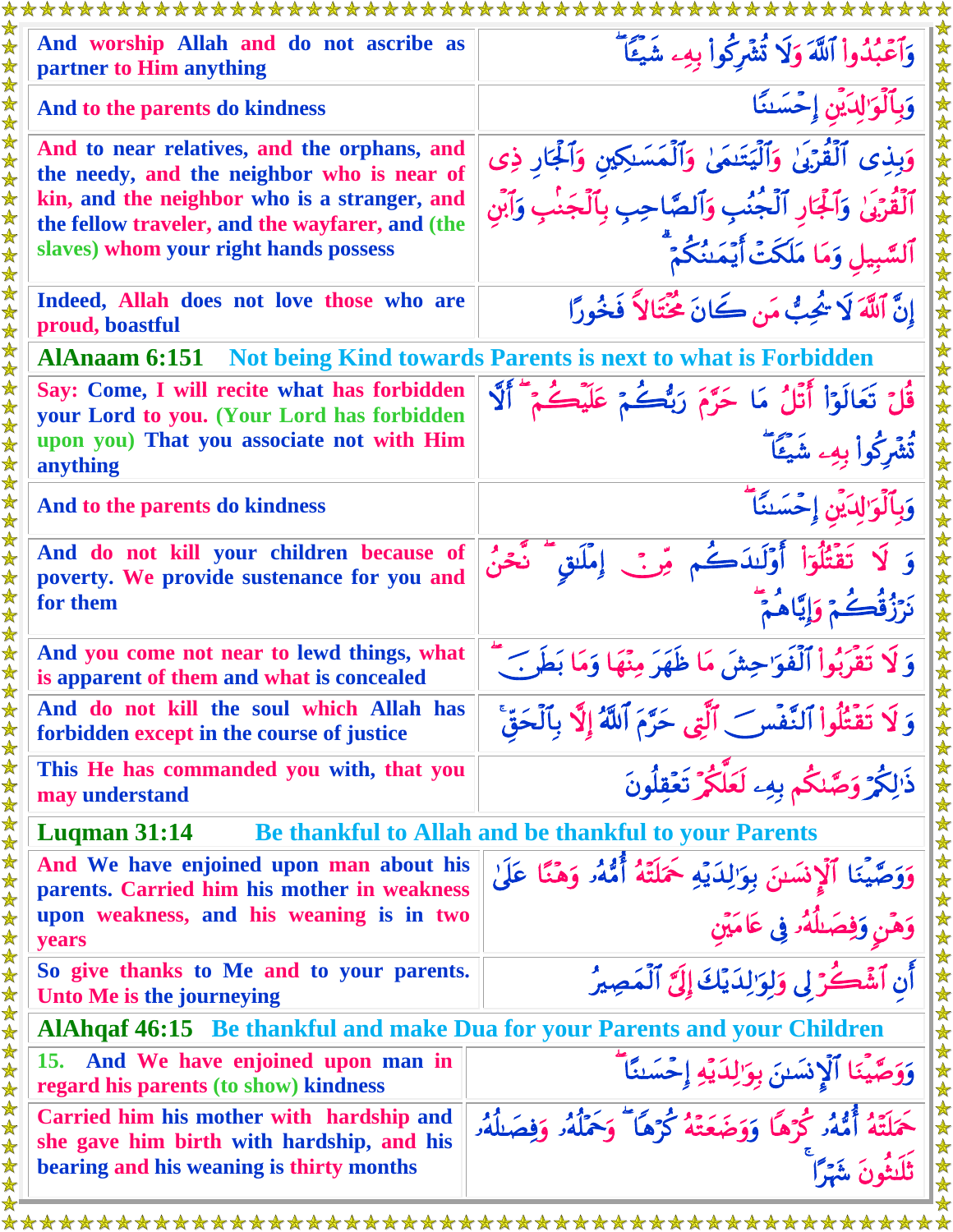| Until when he reached to his full strength,<br>and reaches forty years                                                                | حَقَّىٰٓ إِذَا بَلَغَ أَشُدَّهُۥ وَبَلَغَ أَرْبَعِينَ سَنَةً                                |
|---------------------------------------------------------------------------------------------------------------------------------------|---------------------------------------------------------------------------------------------|
| He said: My Lord, enable me that I may be<br>grateful for Your favor which You have                                                   | قَالَ رَبِّ أُوۡزِعۡنَىٓ أَنۡ أَشۡكُرَ نِعۡمَتَكَ ٱلَّٰتِىٓ أَنۡعَمۡتَ                      |
| bestowed upon me and upon my parents                                                                                                  | عَلَيَّ وَعَلَىٰ وَالدَيَّ                                                                  |
| And that I may do righteous deeds as may<br>please You, and make righteous for me<br>among my offspring                               | وَأَنْ أَعْمَلَ صَلِحًا تَرْضَىٰهُ وَأَصَلِحْ لِى فِى ذُرِّيَّتِيّ                          |
| Indeed, I have repented to You, and indeed,<br>I am of those who surrender                                                            | إِنِّي تُبَتُّ إِلَيْكَ وَإِنِّي مِنَ ٱلْمُسَٰلِمِينَ                                       |
| <b>AlAhqaf 46:17</b>                                                                                                                  | Do not show disrespect towards your Parents                                                 |
| And the one who said to his parents: Fie upon<br>you both                                                                             | وَٱلَّذِى قَالَ لِوَالِدَيْهِ أُفِّ لَّكُمَآ                                                |
| Do you promise me that I shall be brought<br><b>indeed</b><br>and<br>forth,<br>have<br><b>passed</b><br>away<br>generations before me | أَتَعِدَانِنِيٓ أَنْ أُخْرَجَ وَقَدْ خَلَتِ ٱلۡقُرُونُ مِن قَبۡلِي                          |
| And they both call help of Allah (and say):<br>Woe unto you, believe. Indeed, the promise of                                          | وَهُمَا يَسْتَغِيثَانِ ٱللَّهَ وَيُلَكَ ءَامِنٌ إِنَّ وَعْدَ ٱللَّهِ                        |
| Allah is true. So he says: Nothing is this but<br>tales of the ancient                                                                | حَقٌّ فَيَقُولُ مَا هَنذَآ إِلَّآ أَسَطِيرُ ٱلْأَوَّلِينَ                                   |
| <b>AlAnKaboot 29:8</b>                                                                                                                | Don't Associate with Allah even if Parents insist on that                                   |
| And We have enjoined upon man in regard<br>his parents being kind                                                                     | وَوَصَّيِّنَا ٱلْإِنسَىنَ بِوَ'لِدَيْهِ حُسَّنًا ۖ                                          |
| And if they strive with you to make you<br>join with Me that no knowledge you have                                                    | وَإِن جَنهَدَالَكَ لِتُنثَّرِكَ بِي مَا لَيْسَ لَكَ بِهِۦ عِلْمٌ                            |
| whereof, then do not obey them                                                                                                        | فَلَا تُطِعُونَ                                                                             |
| To Me is your return, then I shall surely<br>inform you about what you used to do                                                     | إِلَىَّ مَرْجِعُكُمْ فَأُنَبَّئُكُمْ بِمَا كُنتُمْ تَعْمَلُونَ                              |
| <b>Luqman 31:15 Don't associate with Allah even if Parents insist - Be kind to them</b>                                               |                                                                                             |
| And if they strive with you for that you<br>associate with Me that no knowledge you                                                   |                                                                                             |
| have whereof, then do not obey them                                                                                                   | وَإِن جَنهَدَاكَ عَلَىٰٓ أَن ثُشْرِكَ بِى مَا لَيْسَ لَكَ<br>بِهِۦ عِلْمٌ فَلَا تُطِعْهُمَا |
| And accompany them in the world kindly                                                                                                | وَصَاحِبْهُمَا فِي ٱلدُّنْيَا مَعْرُوفًا ۖ                                                  |
| And follow the way of him who turns in<br>repentance to Me. Then to Me will be your                                                   | وَٱتَّبِعْ سَبِيلَ مَنْ أَنَابَ إِلَى ۚ ثُمَّ إِلَى ۚ مَرْجِعُكُمْ                          |
| return, then I shall tell you of what you used<br>to do                                                                               | ر بى<br>فَأَنبَّعُكُم بِمَا كُنتُمْ تَعْمَلُونَ                                             |
| AlBaqara 2:215                                                                                                                        | <b>Spending on Parents is the highest priority</b>                                          |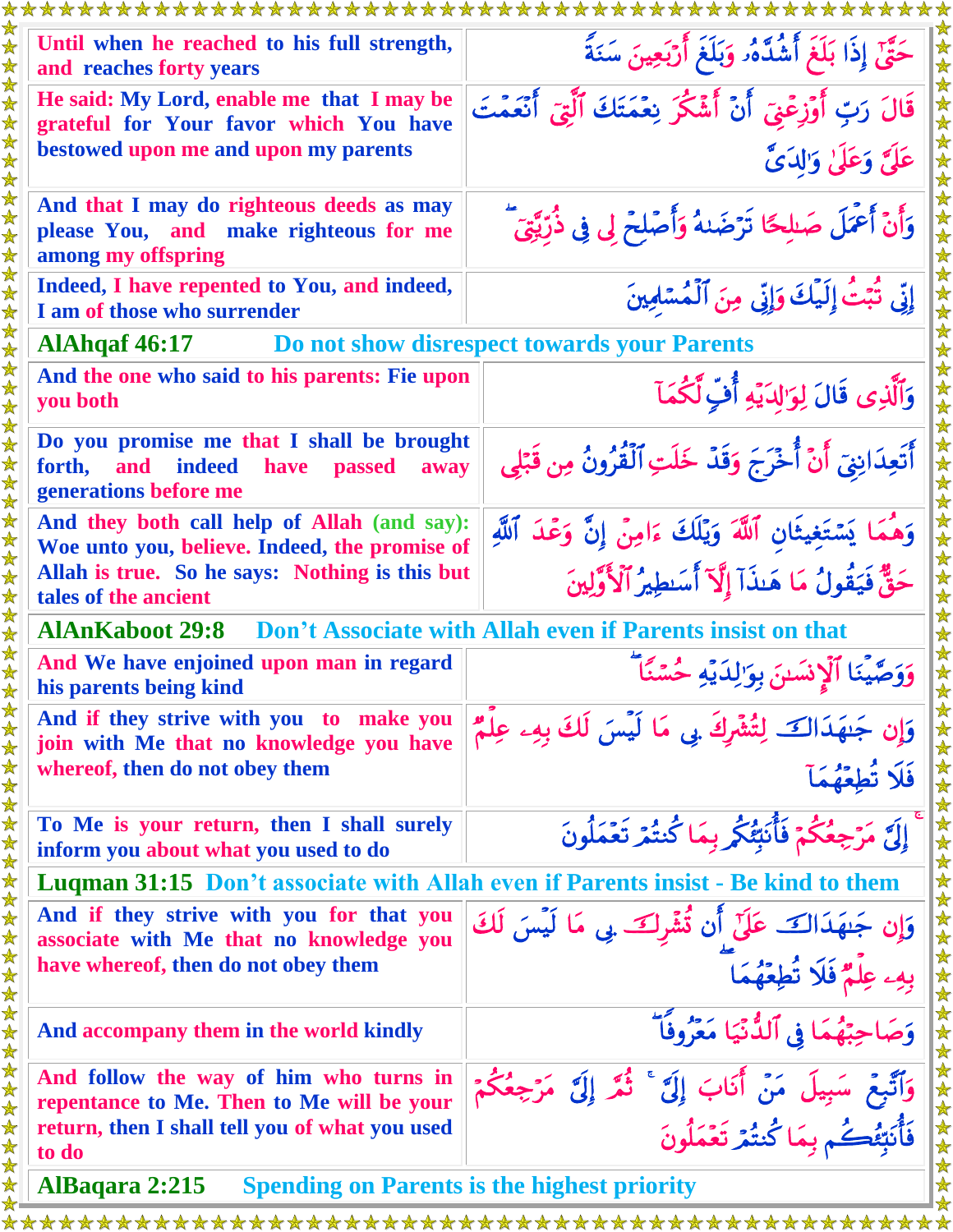| يَسْتَلُونَكَ مَاذَا يُنفِقُونَ ۚ قُلْ مَآ أَنفَقْتُم مِّنْ خَيْرِ                                                                                                                           |  |
|----------------------------------------------------------------------------------------------------------------------------------------------------------------------------------------------|--|
| فَللوَ'لِدَيْن                                                                                                                                                                               |  |
| وَٱلْأَقْرَبِينَ وَٱلْيَتَنمَىٰ وَٱلۡسَٰلِكِينِ وَٱبۡنِ ٱلسَّٰبِيلِ ۚ وَمَا                                                                                                                  |  |
| تَفْعَلُواْ مِنْ خَيْرِ فَإِنَّ ٱللَّهَ بِهِۦ عَلِيمٌ                                                                                                                                        |  |
| Bear witness for justice even if it be against your Parents                                                                                                                                  |  |
| يَتَأَيُّهَا ٱلَّذِينَ ءَامَنُواْ كُونُواْ قَوَّامِينَ بِٱلْقِسْطِ شُهَدَآءَ<br>O those who believe, be firmly standing for                                                                  |  |
|                                                                                                                                                                                              |  |
| Even if (it be) against yourselves, or (your)<br>وَلَوْ عَلَىٰٓ أَنفُسِكُمۡ أَوِ ٱلۡوَٰزِلِدَيۡنِ وَٱلۡأَقۡرَبِينَ ۚ إِن<br>parents, or (your) kindred. Whether it be                        |  |
| (against) a rich or a poor, for Allah is nearer<br>يَكُنْ غَنِيًّا أَوْ فَقِيرًا فَٱللَّهُ أُوْلَىٰ بِهَمَا ۖ                                                                                |  |
| So do not follow (your) desire, lest you keep<br>فَلَا تَتَّبِعُواْ ٱلْهَوَىٰٓ أَن تَعۡدِلُواْ ۚ وَإِن تَلۡوُرَاْ أَوۡ<br>away from justice. And if you distort (your                        |  |
| witness) or refuse (to give it), then indeed,<br>تُعْرِضُواْ فَإِنَّ ٱللَّهَ كَانَ بِمَا تَعْمَلُونَ خَبِيرًا                                                                                |  |
| <b>Righteous parents and families will be together in Paradise</b>                                                                                                                           |  |
| جَنَّتُ عَدْنٍ يَدْخُلُونَهَا وَمَن صَلَحَ مِنْ ءَابَآءٍ مّ                                                                                                                                  |  |
|                                                                                                                                                                                              |  |
| Make Dua for the forgiveness of Parents as Prophet Ibrahim did                                                                                                                               |  |
| Our Lord, forgive me and my parents and the<br>رَبَّنَا ٱغۡفِرۡ لِى وَ لِوَالِدَىٰٓ وَ لِلمُؤۡمِنِينَ يَوۡمَ يَقُومُ<br>believers on the day when will be established                        |  |
| أأحسا                                                                                                                                                                                        |  |
| Make Dua for the forgiveness of Parents as Prophet Noah did                                                                                                                                  |  |
| My Lord, forgive me and my parents and<br>رَّتٍ آغَفِرَ لِی وَ لِوَالِدَیَّ وَ لِمَن دَخَلَ بَیْتِی<br>whoever has entered my house as a believer,                                           |  |
| مُؤْمِنًا وَلِلْمُؤْمِنِينَ وَٱلْمُؤْمِنَينَ<br>and the believing men and the believing                                                                                                      |  |
| AlBaqara 2:180<br><b>Parents get share from the inheritance</b>                                                                                                                              |  |
| It is prescribed for you, when approaches to<br>كَتِبَ عَلَيْكُمْ إِذَا حَضَرَ أُحَدَكُمُ ٱلْمَوْتُ إِن تَرَكَ<br>any of you the death, if he leaves wealth, that                            |  |
| خَيْرًا ٱلْوَصِيَّةُ لِلْوَ'لِدَيْنِ وَٱلْأَقْرَٰبِينَ ۚ بِٱلْمَعْرُوفِ<br>حَقًّا عَلَى ٱلْمُتَّقِينَ<br>he make a bequest to parents and near<br>relatives according to what is reasonable. |  |
|                                                                                                                                                                                              |  |
|                                                                                                                                                                                              |  |